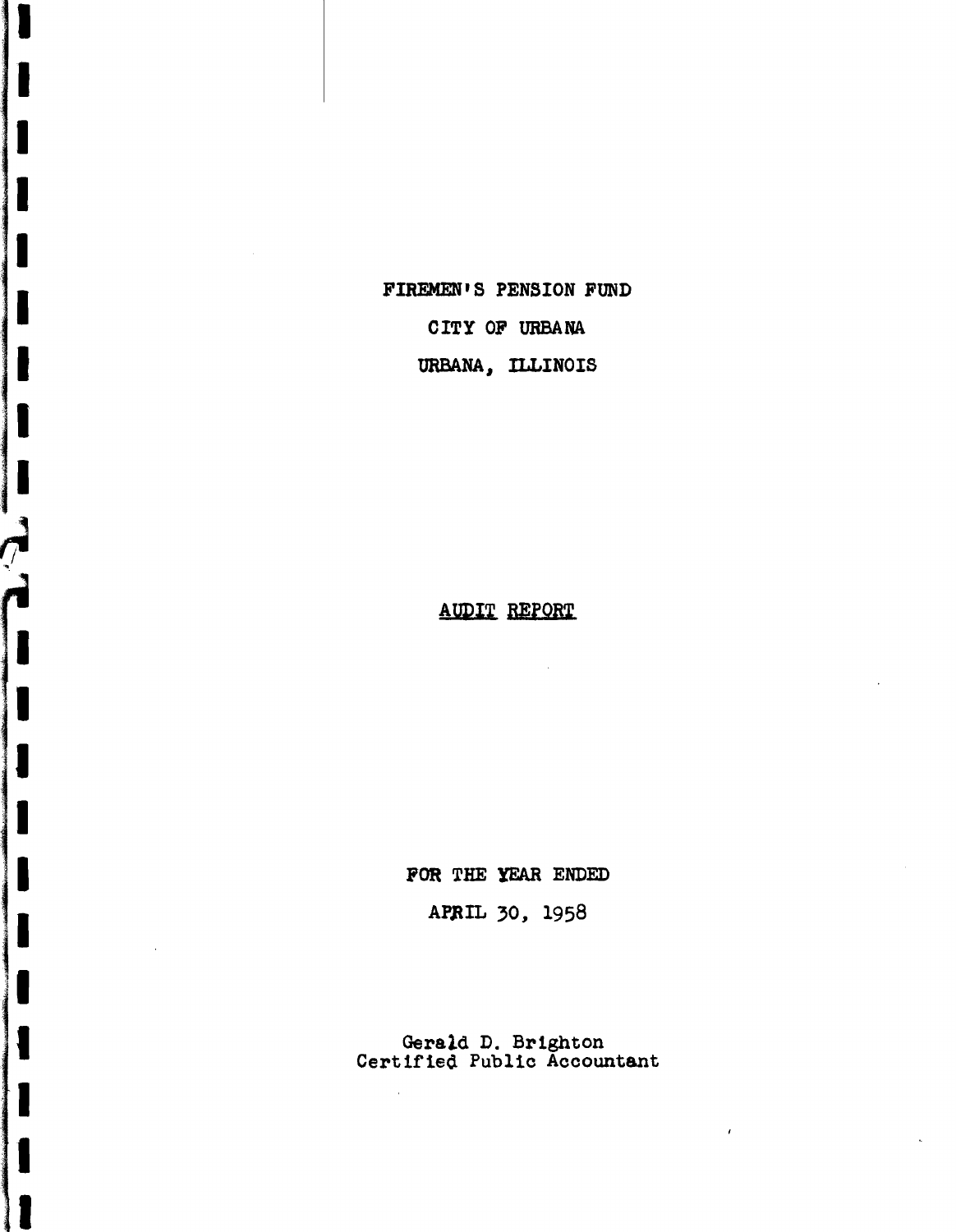May 27, 1958

Mr. Guy T. Frampton, President and Members of the Board of Trustees Firemen's Pension Fund Urbana, Illinois

Gentlemen:

I

I

I

I

**I**:<br>I: Andrew Constant (1980)<br>**I: Andrew Constant (1980)** 

I

I

I

I

;1

1

**I** 

I

I

I

I

1<br>11

I

I

-I

I

In accordance with our engagement we have audited the accounts and financial records of the Firemen's Pension Fund of the City or Urbana. for the fiscal year ended April 30, 1958.

In addition, we did certain bookkeeping work as follows:

- (a) | Recording of cash receipts for part of the year.<br>Totalling cash disbursements for the year.<br>Making all ledger postings for the year.
- (b) |
- (c)\_

We are submitting herewith our report including the following:

Comments and Recommendations<br>Schedule I: Comparative Bala

- Comparative Balance Sheets, April 30, 1958 and 1957.
- Schedule II: Comparative statements of Revonue Receipts,<br>Expenditures, and Fund Balance, for years<br>ended April 30, 1958 and 1957.
- Schedule III: Sta'ement *ot* Receipts and Disbursements, for year ended April 30, 1958.

Our examination was made in accordance with generally accepted auditing standards and accordingly included tests of the records and other auditing procedures appropriate in the circumstances.

In our opinion, the financial statements in the schedules above enumerated, attached to and torming a part of this report, fairly present the financial position of the Firemen's Pension Fund of the City of Urbana at April 30, 1958, and the results of operations for the fiscal year then ended, on <sup>a</sup> cash basis, in conformity with generally accepted municipal accounting principles on <sup>a</sup> basis consistent with the preceding year.

Respectfully submitted,

Respectfully submitted,

Certified Public Accountant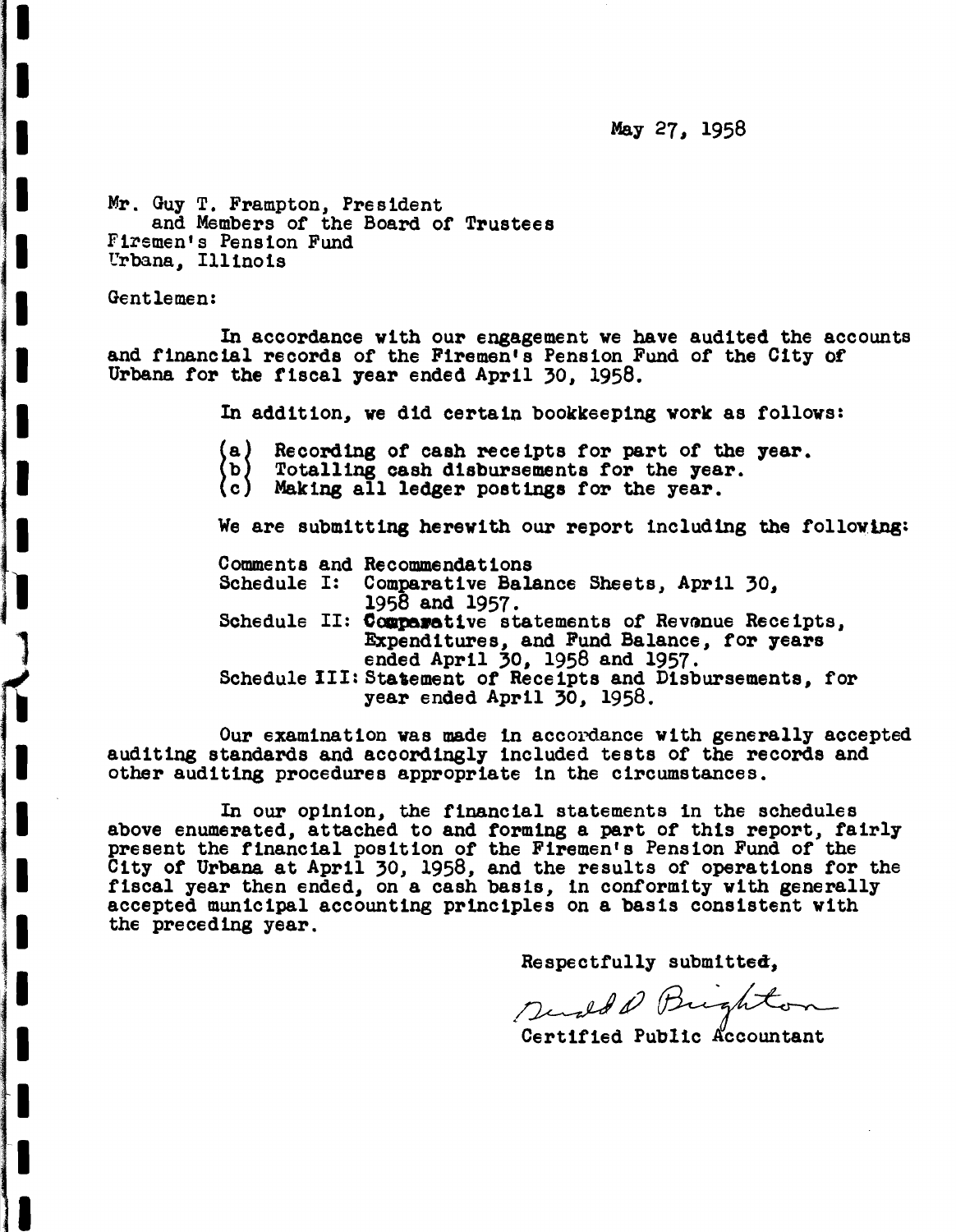I

I

I

I

I

I

°1

I

I

I

I

I

I

I

I

'II. Berlin Stadt Stadt Stadt Stadt Stadt Stadt Stadt Stadt Stadt Stadt Stadt Stadt Stadt Stadt Stadt Stadt St<br>1980 - Paris Stadt Stadt Stadt Stadt Stadt Stadt Stadt Stadt Stadt Stadt Stadt Stadt Stadt Stadt Stadt Stadt <br>1

I.

I

I

I

I

The fund showed only a relatively modest increase this past year, much less than the year before. The year before, the year ended April 30, 1957, however, waa somewhat unusual s1nce there had been an unusually large tax levy to make up for too small levies in previous years.

The tax levy which was collected during the past year, the year ended April 30, 1958, was \$4000. It is interesting that the fund increase in round numbers was this same amount, (the exact amount as shown in Schedule II, \$3,977.74). Cost of current pensions was almost exactly covered by payroll deductions and fund earnings. Considering prudent reserves needed for the increase in the size of the Fire Department, six men added during the year, and the fact that several men are approaching retirement status, this balance is desirable and necessary.

#### RECOMMENDED 1958 TAX LEVY

The <sup>1957</sup> tax levy, which will be collected during the year ending April 30, 1959, was increased to \$5000, an increase of \$1000 over the \$4000 levy for last year. This increase was prudent and necessary since the pension load will be about \$2000 more than it was last year. The "rock bottom" figure for the 1958 levy should be \$5000, the same as the 1957 levy. But with the increased pension load, consideration might be given to increasing the 1958 levy to \$6000, which sideration might be given to increasing the 1950 levy to 40000, which As a general rule, there seems to be no reason for the levy for either of these funds to be larger or smaller than the other.

### ANNUAL BONUS

One question which we raised in the April 30, 1957 audit report which is still not answered to our satisfaction, is the withholding status of the annual bonuses paid to firemen. So far neither the 5% pension Withholding nor income tax Withholding have been taken from these bonuses, apparently on a g1ft theory. It is hard to see that this theory has justification.

Bonus amounts to date are as follows:

| May, 1956 | \$1950 |
|-----------|--------|
| May, 1957 | \$2550 |

In addition the salary ordinance passed on May 1, 1958 provides for another bonus to be paid on June 1, 1958.

We urge that a legal ruling on this be sought from Mr. John Barth, the City Attorney. Unless there is a legal point of which we are not aware, individual firemen owe the pension fund a total of about \$350 for pension deductions not taken. The related matter of income tax Withholding does not, of course, affect the pension fund.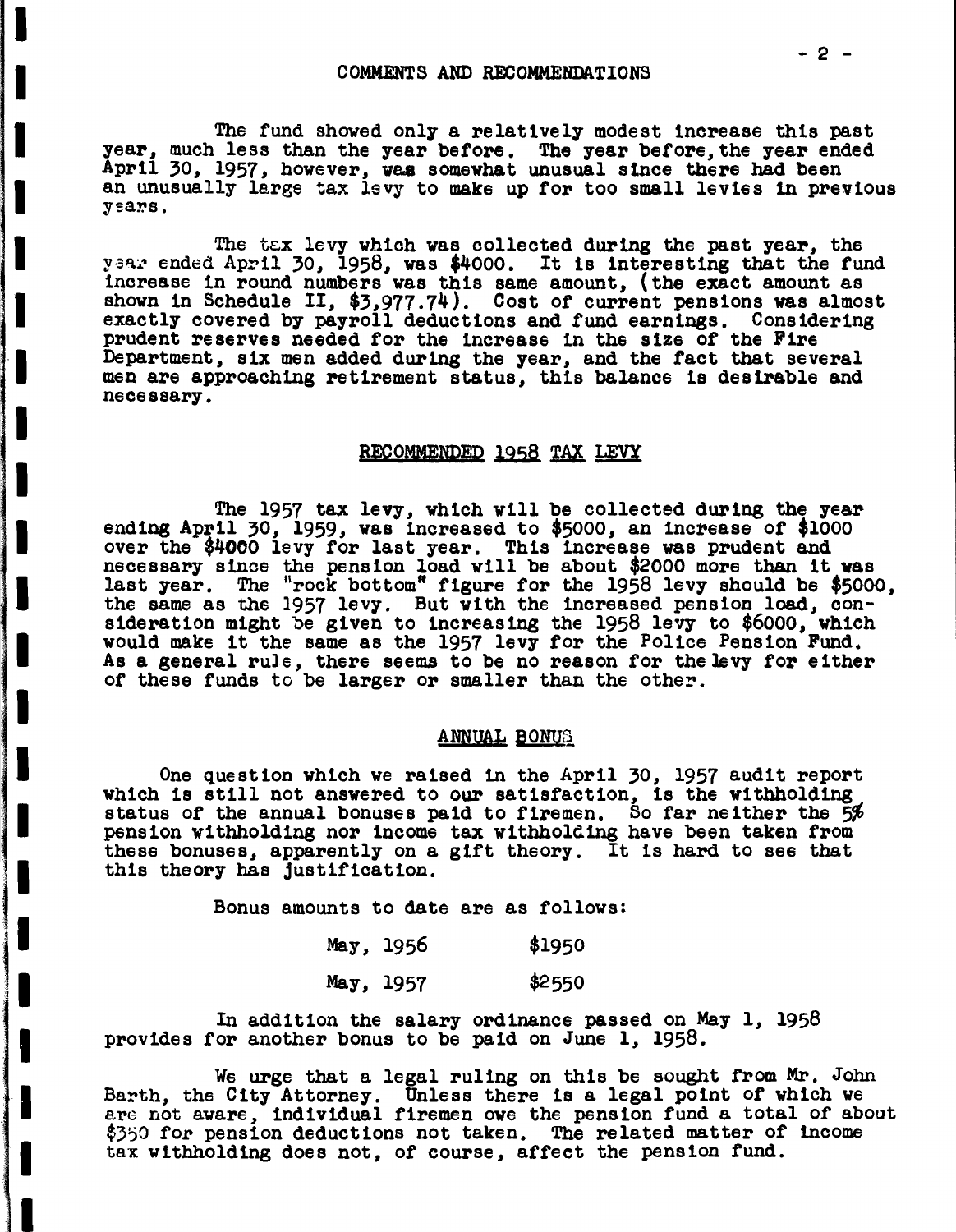### DUE FROM GENERAL FUND

The payment on account from the General Fund was \$200 this past year which reduced the balance still owing to \$3,159.92, as is shown in Schedule I. This is now small enough so that it might be practicable for the City to pay it in full. This would be helpful since the money then could be invested so as to earn interest.

## DUE TO POLICE PENSION FUND

The Firemen's Pension Fund owes the Police Pension Fund an amount of \$269.65, as is shown in Schedule I. This was an item of fines which was deposited in the wrong bank account. The Secretary is being asked to transfer this amount at his earliest convenience.

#### AMOUNT AVAILABLE FOR INVESTMENT

The cash balance on April 30, 1958 was over \$10,000. Considering that tax collections are deposited in May and June and build up the bank account against pension payments to be made the rest of the year, it is suggested that an amount of \$10.000 could be invested at this time.

#### FINANCIAL RECORDS

The Board of Trustees is to be commended for the completeness of its minutes and its well kept financial records. The financial records were complete except that some copies of deposit slips are not being sent to the Secretary so that he is unable to make all cash receipts entries. The practice has been for the auditor to complete this work at year-end. Also at year-end, the auditor does the posting to ledger accounts.

#### APPRECIATION

We wish to thank the Board members and City officials for their friendly cooperation in the course of our work.

The report schedules follow.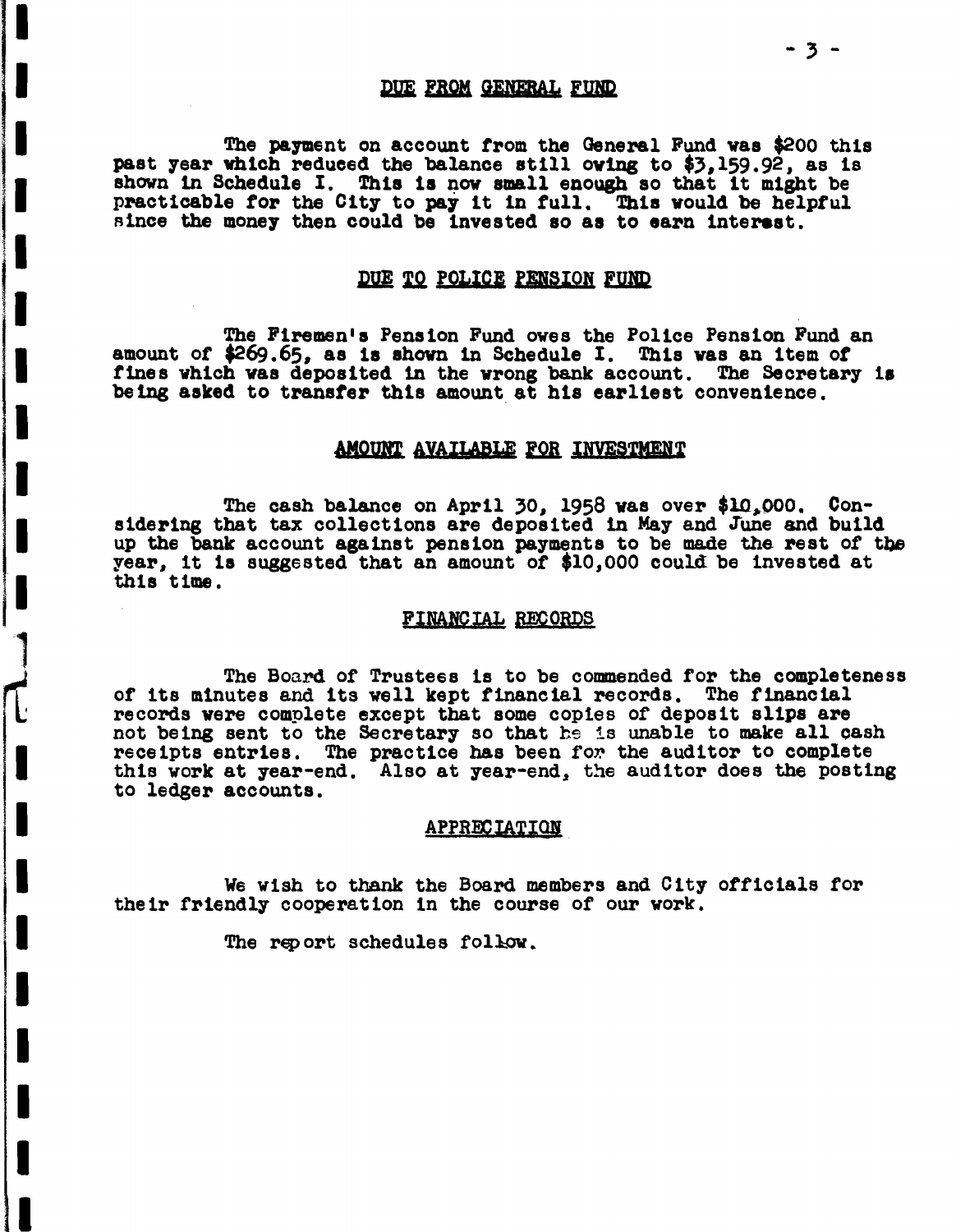**SCHEDULE I** 

## FIREMEN'S PENSION FUND URBANA, ILLINOIS COMPARATIVE BALANCE SHEETS, APRIL 30, 1958 AND 1957

## **ASSETS**

|                                        | AS OF<br>4/30/58 | AS OF<br>4/30/57 |
|----------------------------------------|------------------|------------------|
| Cash in Busey First National Bank      | \$10,163.83      | \$5,716.44       |
| Shares in Savings and Loan (Cost)      | 15,000.00        | 15,000.00        |
| Investment in U. S. Bonds (Cost)       | 22,120.00        | 22,120.00        |
| Investment in Stocks (Cost)            | 2,443.75         | 2,443.75         |
| Due from General Fund - City of Urbana | 3,159.92         | 3,359.92         |
|                                        | \$52,887.50      | \$48,640.11      |

## LIABILITIES AND FUND BALANCE

| Payable to Police Pension Fund                                           | $269.65$ \$ -----                                                             |
|--------------------------------------------------------------------------|-------------------------------------------------------------------------------|
| <b>Fund Balance:</b><br>Statutory reserve<br>Amount in excess of reserve | 29,443.39(A) 29,443.39 (A)<br>23,174.46 19,196.72<br>$$52,617.85$ \$48,640.11 |
|                                                                          | \$48,640.11<br>887.50                                                         |

(A) The statutory reserve in no sense is intended to represent an actuarial figure. It does not represent a scientifically calculated amount required for future pensions.

L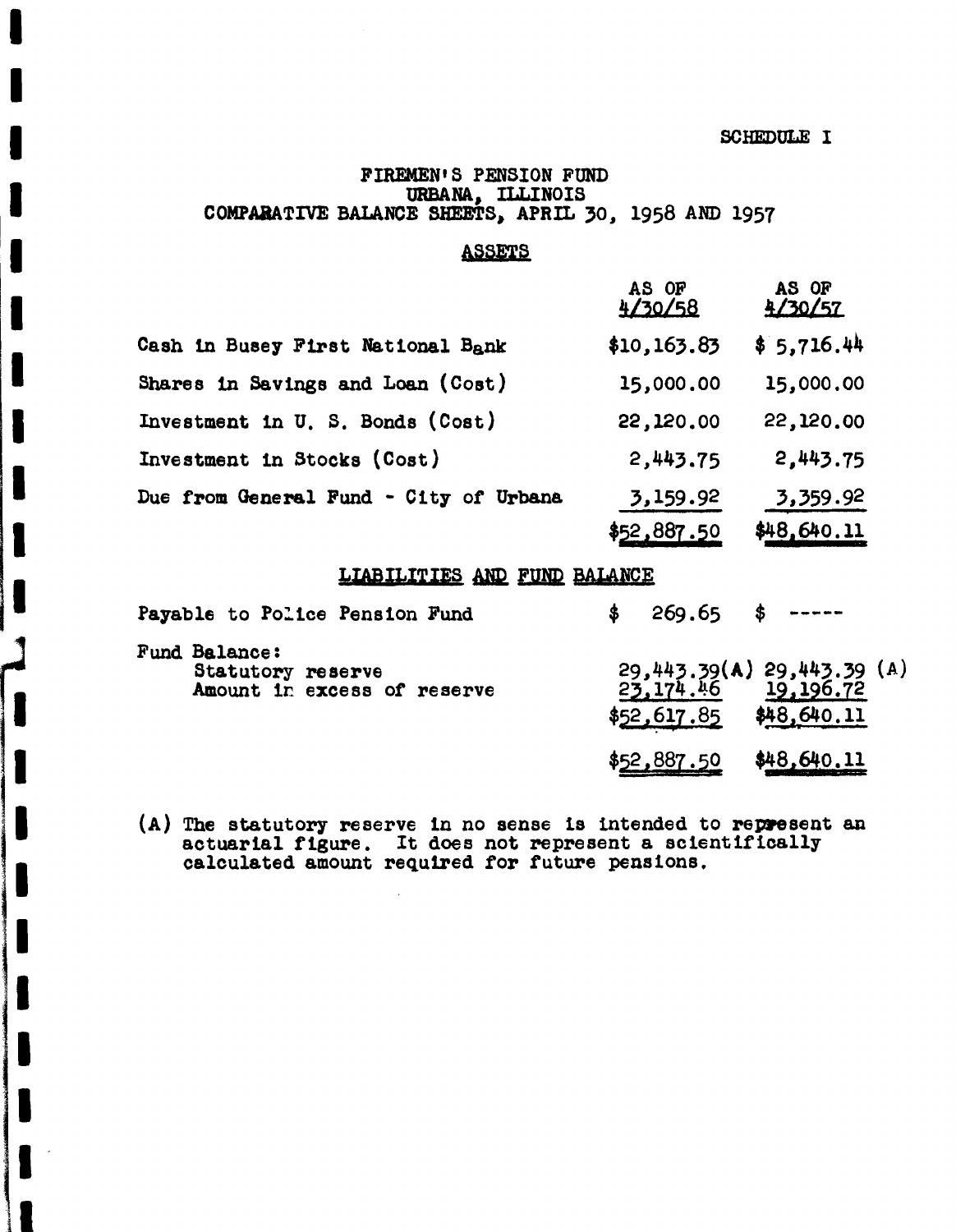# FIREMEN'S PENSION FUND<br>COMPARATIVE STATEMENT OF REVENUE RECEIPTS, EXPENDITURES<br>AND FUND BALANCE, FOR YEARS ENDED APRIL 30, 1958 AND 1957

|                                                                                                                                              | Year Ended<br>4/30/58                               | Year Ended<br>4/30/57                                   |
|----------------------------------------------------------------------------------------------------------------------------------------------|-----------------------------------------------------|---------------------------------------------------------|
| Revenue Receipts:                                                                                                                            |                                                     |                                                         |
| Taxes<br>Licenses<br>Salary deductions<br>Interest on U.S. Bonds<br>Interest on City Bonds<br>Interest on Building and Loan<br><b>Shares</b> | \$4,095.21<br>253.07<br>4,330.64<br>87.50<br>348.42 | \$15,334.74<br>$239.15$<br>3,834.96<br>262.50<br>187.64 |
| Dividends                                                                                                                                    | <u>140.00</u>                                       | <u>140.00</u>                                           |
| <b>Total</b>                                                                                                                                 | \$9.254.84                                          | \$19.998.99                                             |
| <b>Expenditures:</b>                                                                                                                         |                                                     |                                                         |
| Pensions paid<br>Auditing expense<br>Bank fees, and misc.                                                                                    | \$5,121,40<br>146.00<br>9.70                        | \$5,316.00<br>110.00<br>10.80                           |
| Total                                                                                                                                        | \$5,277.10                                          | \$5,436.80                                              |
| Excess of revenue over expenditures \$3,977.74                                                                                               |                                                     | \$14,562.19                                             |
| Fund balance at beginning of year                                                                                                            | 48,640.11                                           | 34,077.92                                               |
| Fund balance at end of year                                                                                                                  | \$52,617.85                                         | \$48,640.11                                             |